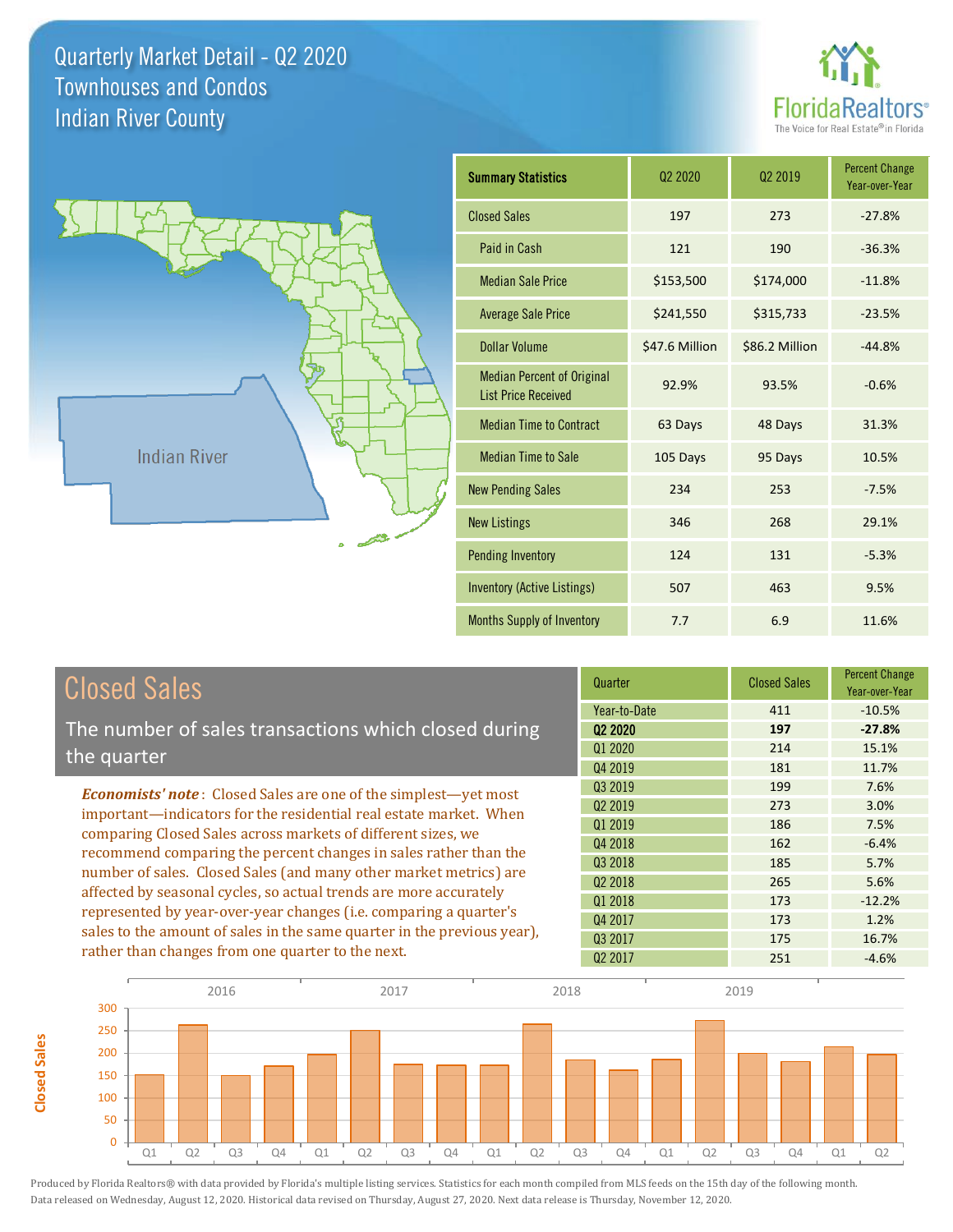

| Cash Sales                                                                     | Quarter             | <b>Cash Sales</b> | <b>Percent Change</b><br>Year-over-Year |
|--------------------------------------------------------------------------------|---------------------|-------------------|-----------------------------------------|
|                                                                                | Year-to-Date        | 255               | $-21.5%$                                |
| The number of Closed Sales during the quarter in                               | 02 2020             | 121               | $-36.3%$                                |
|                                                                                | 01 2020             | 134               | $-0.7\%$                                |
| which buyers exclusively paid in cash                                          | Q4 2019             | 123               | 23.0%                                   |
|                                                                                | Q3 2019             | 138               | 17.9%                                   |
|                                                                                | 02 2019             | 190               | $-2.6%$                                 |
| <b>Economists' note:</b> Cash Sales can be a useful indicator of the extent to | 01 2019             | 135               | 0.0%                                    |
| which investors are participating in the market. Why? Investors are            | Q4 2018             | 100               | $-12.3%$                                |
| far more likely to have the funds to purchase a home available up front,       | Q3 2018             | 117               | $-12.7%$                                |
| whereas the typical homebuyer requires a mortgage or some other                | Q <sub>2</sub> 2018 | 195               | 2.6%                                    |
| form of financing. There are, of course, many possible exceptions, so          | 01 2018             | 135               | $-4.9%$                                 |
| this statistic should be interpreted with care.                                | Q4 2017             | 114               | $-13.0%$                                |
|                                                                                | Q3 2017             | 134               | 34.0%                                   |



# Cash Sales as a Percentage of Closed Sales

The percentage of Closed Sales during the quarter which were Cash Sales

*Economists' note* : This statistic is simply another way of viewing Cash Sales. The remaining percentages of Closed Sales (i.e. those not paid fully in cash) each quarter involved some sort of financing, such as mortgages, owner/seller financing, assumed loans, etc.

| Quarter                         | <b>Percent of Closed</b> | <b>Percent Change</b> |
|---------------------------------|--------------------------|-----------------------|
|                                 | Sales Paid in Cash       | Year-over-Year        |
| Year-to-Date                    | 62.0%                    | $-12.4%$              |
| Q <sub>2</sub> 20 <sub>20</sub> | 61.4%                    | $-11.8%$              |
| 01 2020                         | 62.6%                    | $-13.8%$              |
| Q4 2019                         | 68.0%                    | 10.2%                 |
| Q3 2019                         | 69.3%                    | 9.7%                  |
| Q <sub>2</sub> 2019             | 69.6%                    | $-5.4%$               |
| 01 2019                         | 72.6%                    | $-6.9%$               |
| Q4 2018                         | 61.7%                    | $-6.4%$               |
| Q <sub>3</sub> 2018             | 63.2%                    | $-17.5%$              |
| Q <sub>2</sub> 2018             | 73.6%                    | $-2.8%$               |
| Q1 2018                         | 78.0%                    | 8.2%                  |
| Q4 2017                         | 65.9%                    | $-14.0%$              |
| Q <sub>3</sub> 2017             | 76.6%                    | 14.8%                 |
| Q <sub>2</sub> 2017             | 75.7%                    | 4.3%                  |
|                                 |                          |                       |

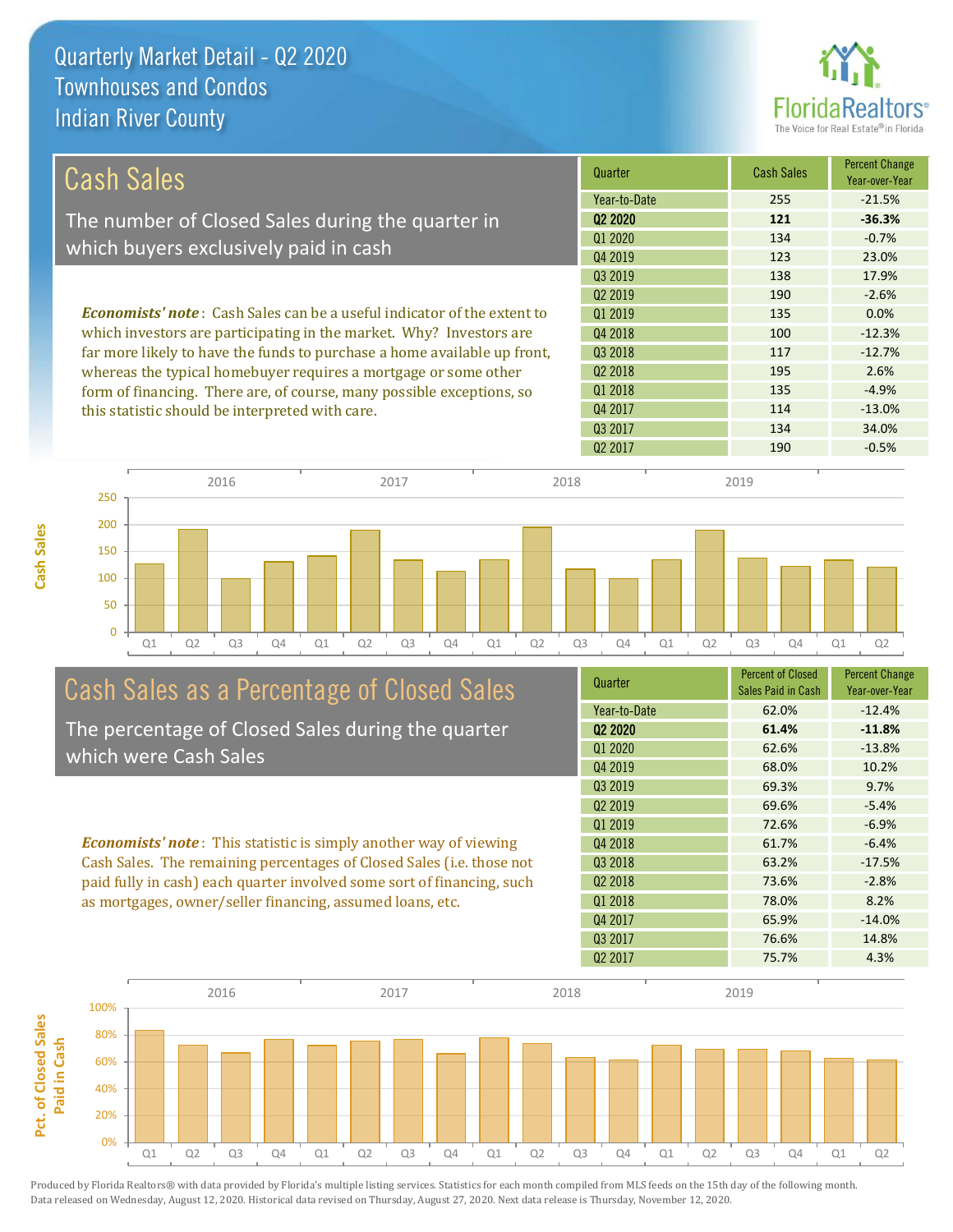

#### *Economists' note* : Median Sale Price is our preferred summary statistic for price activity because, unlike Average Sale Price, Median Sale Price is not sensitive to high sale prices for small numbers of homes that may not be characteristic of the market area. Keep in mind that median price trends over time are not always solely caused by changes in the general value of local real estate. Median sale price only reflects the values of the homes that *sold* each quarter, and the mix of the types of homes that sell can change over time. Q2 2017 \$162,500 22.2% Q4 2017 \$137,750 11.5% Q3 2017 \$130,000 0.0% Q2 2018  $\begin{array}{|c|c|c|c|c|c|}\n\hline\n&\text{$160,000} & -1.5\% \end{array}$ Q1 2018 **\$130,000** 6.6% \$154,250 3.6% Q2 2019 \$174,000 8.8% Q3 2018 **\$148,950** \$148,950 **14.6**% Q1 2020 \$167,000 6.4% Q4 2019 **\$149,000 -6.0%** Q1 2019 **\$156,950** 20.7% Q4 2018 **\$158,500** 15.1% Q3 2019 Quarter Median Sale Price Percent Change Year-over-Year Q2 2020 **\$153,500 -11.8%** Year-to-Date \$162,500 -3.1% \$100K \$150K \$200K 2016 2017 2018 2019 Median Sale Price The median sale price reported for the quarter (i.e. 50% of sales were above and 50% of sales were below)

Q1 Q2 Q3 Q4 Q1 Q2 Q3 Q4 Q1 Q2 Q3 Q4 Q1 Q2 Q3 Q4 Q1 Q2

# Average Sale Price

The average sale price reported for the quarter (i.e. total sales in dollars divided by the number of sales)

*Economists' note* : Usually, we prefer Median Sale Price over Average Sale Price as a summary statistic for home prices. However, Average Sale Price does have its uses—particularly when it is analyzed alongside the Median Sale Price. For one, the relative difference between the two statistics can provide some insight into the market for higher-end homes in an area.

| Quarter                         | <b>Average Sale Price</b> | <b>Percent Change</b><br>Year-over-Year |
|---------------------------------|---------------------------|-----------------------------------------|
| Year-to-Date                    | \$258,453                 | $-13.9%$                                |
| Q <sub>2</sub> 20 <sub>20</sub> | \$241,550                 | $-23.5%$                                |
| Q1 2020                         | \$274,014                 | $-1.1%$                                 |
| Q4 2019                         | \$280,238                 | $-1.5%$                                 |
| Q3 2019                         | \$242,414                 | 9.6%                                    |
| Q <sub>2</sub> 2019             | \$315,733                 | 9.9%                                    |
| Q1 2019                         | \$277,132                 | 25.4%                                   |
| Q4 2018                         | \$284,515                 | 40.6%                                   |
| Q3 2018                         | \$221,186                 | $-1.6%$                                 |
| Q <sub>2</sub> 2018             | \$287,399                 | 8.4%                                    |
| Q1 2018                         | \$221,053                 | $-17.8%$                                |
| Q4 2017                         | \$202,380                 | $-4.0%$                                 |
| Q3 2017                         | \$224,740                 | 6.5%                                    |
| Q2 2017                         | \$265,071                 | 19.6%                                   |



**Average Sale Price Average Sale Price**

\$0K

\$50K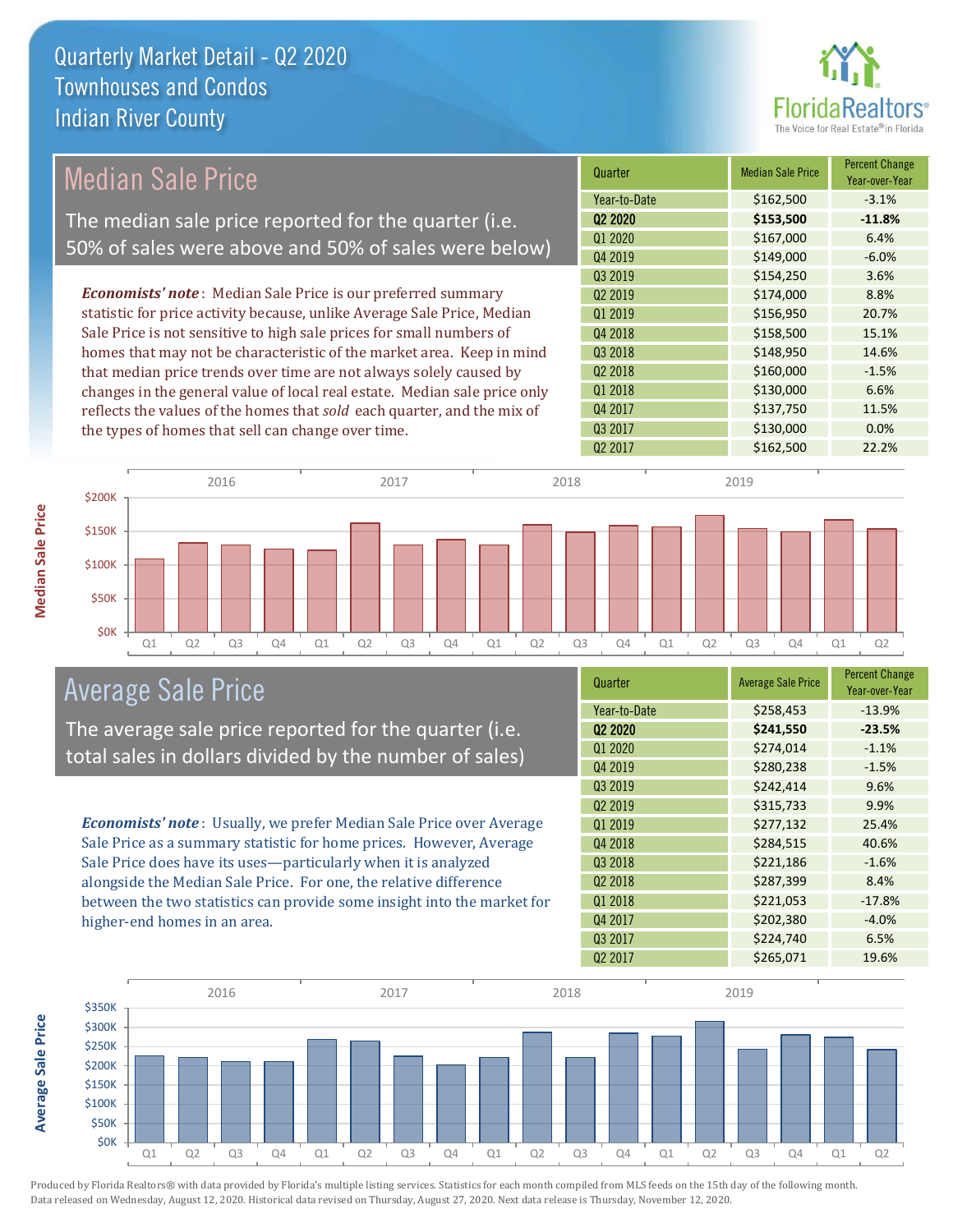

| Dollar Volume                                                                | Quarter             | <b>Dollar Volume</b> | <b>Percent Change</b><br>Year-over-Year |
|------------------------------------------------------------------------------|---------------------|----------------------|-----------------------------------------|
|                                                                              | Year-to-Date        | \$106.2 Million      | $-22.9%$                                |
| The sum of the sale prices for all sales which closed                        | 02 2020             | \$47.6 Million       | $-44.8%$                                |
|                                                                              | Q1 2020             | \$58.6 Million       | 13.8%                                   |
| during the quarter                                                           | Q4 2019             | \$50.7 Million       | 10.0%                                   |
|                                                                              | Q3 2019             | \$48.2 Million       | 17.9%                                   |
| <b>Economists' note</b> : Dollar Volume is simply the sum of all sale prices | 02 2019             | \$86.2 Million       | 13.2%                                   |
| in a given time period, and can quickly be calculated by multiplying         | 01 2019             | \$51.5 Million       | 34.8%                                   |
| Closed Sales by Average Sale Price. It is a strong indicator of the health   | Q4 2018             | \$46.1 Million       | 31.6%                                   |
| of the real estate industry in a market, and is of particular interest to    | Q3 2018             | \$40.9 Million       | 4.0%                                    |
| real estate professionals, investors, analysts, and government agencies.     | Q <sub>2</sub> 2018 | \$76.2 Million       | 14.5%                                   |
| Potential home sellers and home buyers, on the other hand, will likely       | 01 2018             | \$38.2 Million       | $-27.8%$                                |
| be better served by paying attention to trends in the two components         | Q4 2017             | \$35.0 Million       | $-2.9%$                                 |



# Median Percent of Original List Price Received

of Dollar Volume (i.e. sales and prices) individually.

The median of the sale price (as a percentage of the original list price) across all properties selling during the quarter

*Economists' note* : The Median Percent of Original List Price Received is useful as an indicator of market recovery, since it typically rises as buyers realize that the market may be moving away from them and they need to match the selling price (or better it) in order to get a contract on the house. This is usually the last measure to indicate a market has shifted from down to up, so it is what we would call a *lagging* indicator.

**Med. Pct. of Orig.** 

Med. Pct. of Orig.

**Dollar Volume**

| Quarter             | Med. Pct. of Orig.<br><b>List Price Received</b> | <b>Percent Change</b><br>Year-over-Year |
|---------------------|--------------------------------------------------|-----------------------------------------|
| Year-to-Date        | 93.3%                                            | $-0.3%$                                 |
| Q <sub>2</sub> 2020 | 92.9%                                            | $-0.6%$                                 |
| Q1 2020             | 93.5%                                            | $-0.4%$                                 |
| Q4 2019             | 94.2%                                            | 0.3%                                    |
| Q3 2019             | 93.0%                                            | $-0.9%$                                 |
| Q <sub>2</sub> 2019 | 93.5%                                            | $-1.5%$                                 |
| Q1 2019             | 93.9%                                            | $-1.3%$                                 |
| Q4 2018             | 93.9%                                            | $-1.5%$                                 |
| Q3 2018             | 93.8%                                            | 0.1%                                    |
| Q <sub>2</sub> 2018 | 94.9%                                            | 1.4%                                    |
| 01 2018             | 95.1%                                            | 0.7%                                    |
| Q4 2017             | 95.3%                                            | 1.9%                                    |
| Q3 2017             | 93.7%                                            | 0.9%                                    |
| Q <sub>2</sub> 2017 | 93.6%                                            | $-0.1%$                                 |

Q3 2017 **\$39.3 Million 24.2%** 

Q2 2017 \$66.5 Million 14.2%

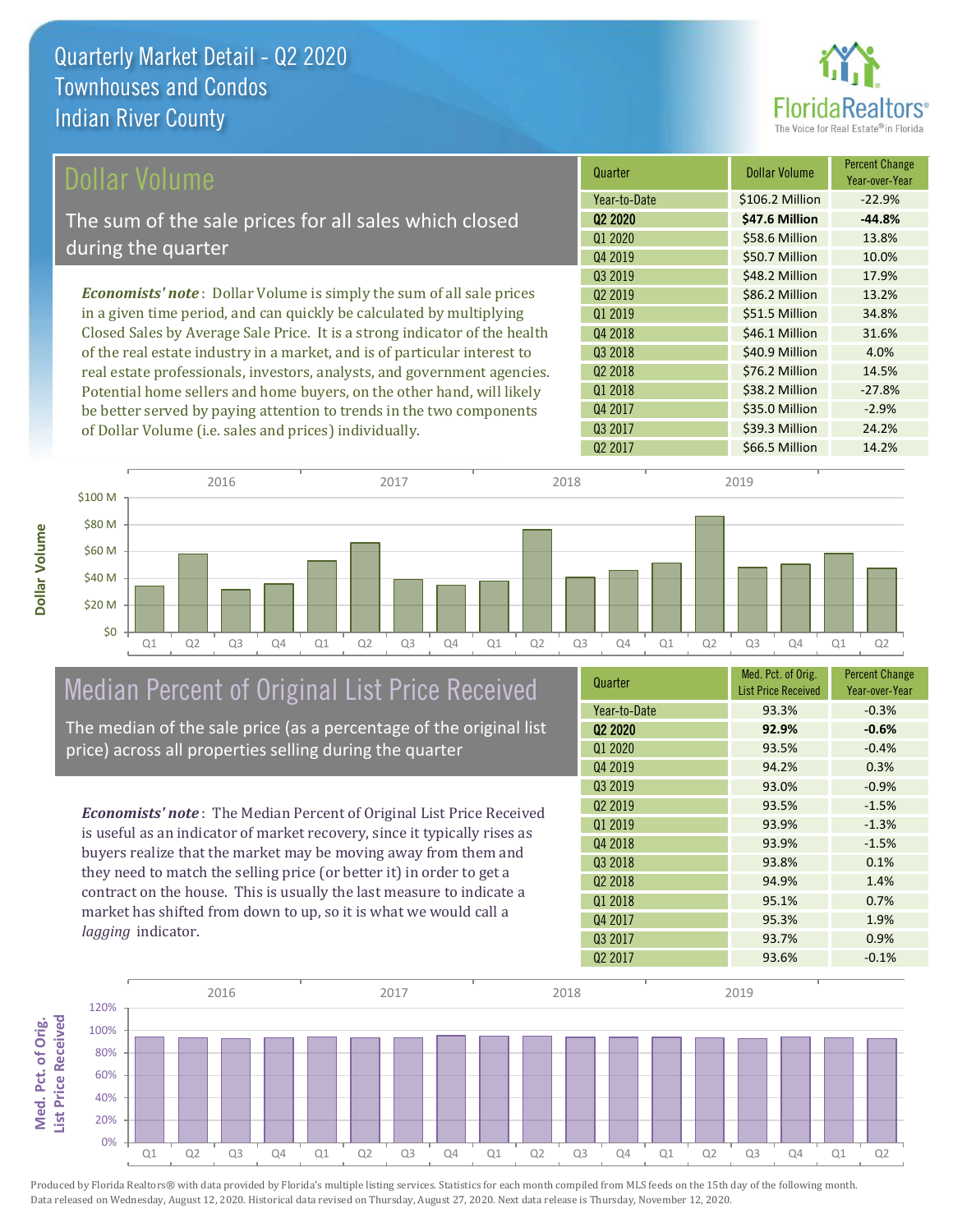

# Median Time to Contract

The median number of days between the listing date and contract date for all Closed Sales during the quarter

*Economists' note* : Like Time to Sale, Time to Contract is a measure of the length of the home selling process calculated for sales which closed during the quarter. The difference is that Time to Contract measures the number of days between the initial listing of a property and the signing of the contract which eventually led to the closing of the sale. When the gap between Median Time to Contract and Median Time to Sale grows, it is usually a sign of longer closing times and/or declining numbers of cash sales.

| Quarter             | Median Time to<br>Contract | <b>Percent Change</b><br>Year-over-Year |
|---------------------|----------------------------|-----------------------------------------|
| Year-to-Date        | 73 Days                    | 35.2%                                   |
| Q <sub>2</sub> 2020 | 63 Days                    | 31.3%                                   |
| Q1 2020             | 81 Days                    | 20.9%                                   |
| Q4 2019             | 52 Days                    | $-27.8%$                                |
| Q3 2019             | 76 Days                    | 18.8%                                   |
| Q <sub>2</sub> 2019 | 48 Days                    | 26.3%                                   |
| Q1 2019             | 67 Days                    | 45.7%                                   |
| Q4 2018             | 72 Days                    | 28.6%                                   |
| Q3 2018             | 64 Days                    | 28.0%                                   |
| Q <sub>2</sub> 2018 | 38 Days                    | $-33.3%$                                |
| 01 2018             | 46 Days                    | $-13.2%$                                |
| Q4 2017             | 56 Days                    | $-11.1%$                                |
| Q3 2017             | 50 Days                    | $-24.2%$                                |
| Q <sub>2</sub> 2017 | 57 Days                    | $-8.1%$                                 |



## Median Time to Sale

**Median Time to** 

The median number of days between the listing date and closing date for all Closed Sales during the quarter

*Economists' note* : Time to Sale is a measure of the length of the home selling process, calculated as the number of days between the initial listing of a property and the closing of the sale. *Median* Time to Sale is the amount of time the "middle" property selling this month was on the market. That is, 50% of homes selling this month took *less* time to sell, and 50% of homes took *more* time to sell. Median Time to Sale gives a more accurate picture than Average Time to Sale, which can be skewed upward by small numbers of properties taking an abnormally long time to sell.

| Quarter             | <b>Median Time to Sale</b> | <b>Percent Change</b><br>Year-over-Year |
|---------------------|----------------------------|-----------------------------------------|
| Year-to-Date        | 109 Days                   | 11.2%                                   |
| Q <sub>2</sub> 2020 | 105 Days                   | 10.5%                                   |
| Q1 2020             | 111 Days                   | 11.0%                                   |
| Q4 2019             | 86 Days                    | $-25.2%$                                |
| Q3 2019             | 118 Days                   | 8.3%                                    |
| Q <sub>2</sub> 2019 | 95 Days                    | 15.9%                                   |
| Q1 2019             | 100 Days                   | 25.0%                                   |
| Q4 2018             | 115 Days                   | 11.7%                                   |
| Q3 2018             | 109 Days                   | 1.9%                                    |
| Q <sub>2</sub> 2018 | 82 Days                    | $-15.5%$                                |
| Q1 2018             | 80 Days                    | $-13.0%$                                |
| Q4 2017             | 103 Days                   | $-1.9%$                                 |
| Q3 2017             | 107 Days                   | $-12.3%$                                |
| Q <sub>2</sub> 2017 | 97 Days                    | $-7.6%$                                 |

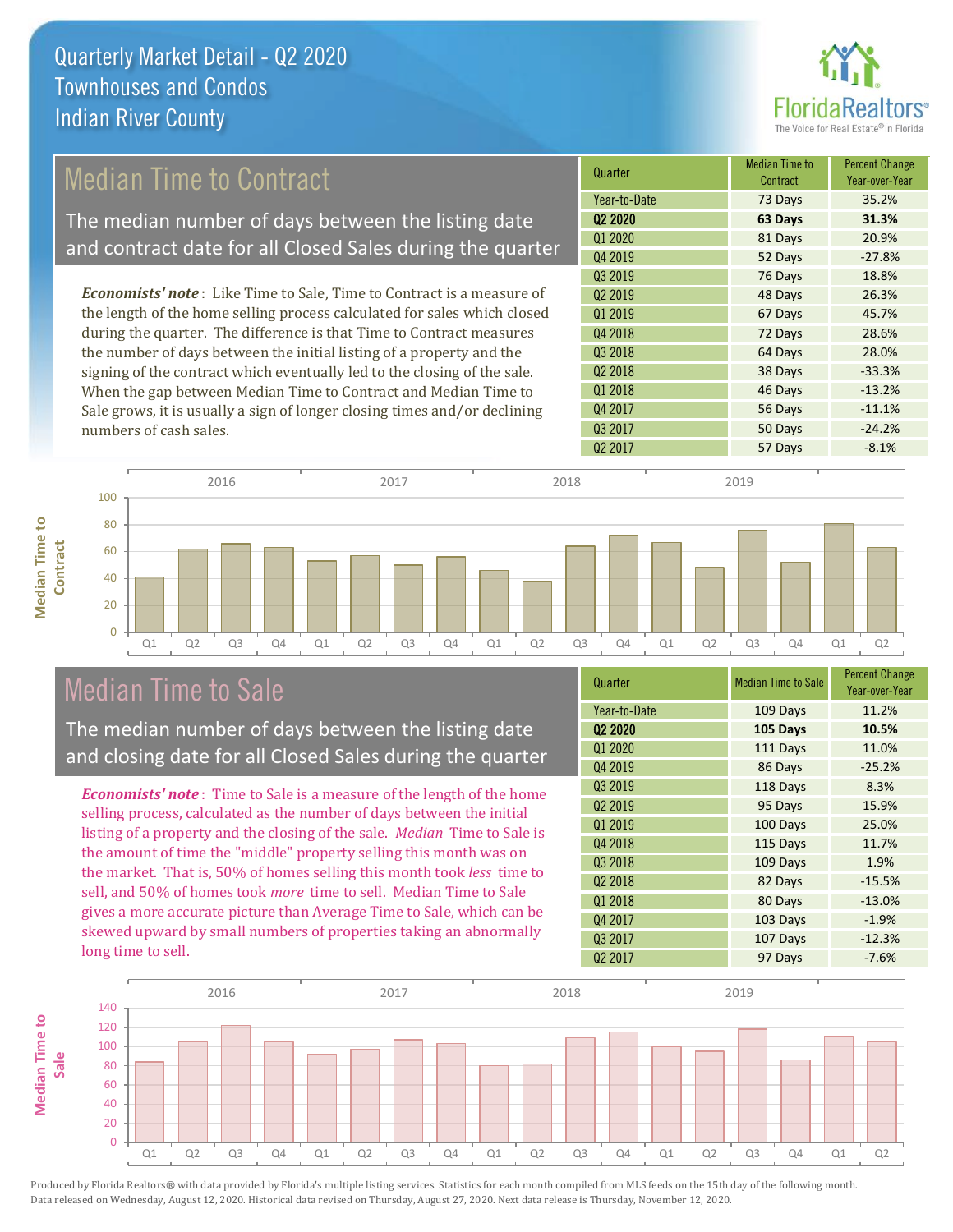

| <b>New Pending Sales</b>                                                      | Quarter             | <b>New Pending Sales</b> | <b>Percent Change</b><br>Year-over-Year |
|-------------------------------------------------------------------------------|---------------------|--------------------------|-----------------------------------------|
|                                                                               | Year-to-Date        | 489                      | $-4.5%$                                 |
| The number of listed properties that went under                               | 02 2020             | 234                      | $-7.5%$                                 |
| contract during the quarter                                                   | Q1 2020             | 255                      | $-1.5%$                                 |
|                                                                               | Q4 2019             | 185                      | 22.5%                                   |
|                                                                               | Q3 2019             | 185                      | $-1.6%$                                 |
| <b>Economists' note:</b> Because of the typical length of time it takes for a | Q <sub>2</sub> 2019 | 253                      | 5.9%                                    |
| sale to close, economists consider Pending Sales to be a decent               | 01 2019             | 259                      | $-5.8%$                                 |
| indicator of potential future Closed Sales. It is important to bear in        | Q4 2018             | 151                      | $-11.7%$                                |
| mind, however, that not all Pending Sales will be closed successfully.        | Q3 2018             | 188                      | 11.2%                                   |
| So, the effectiveness of Pending Sales as a future indicator of Closed        | Q <sub>2</sub> 2018 | 239                      | 9.1%                                    |
| Sales is susceptible to changes in market conditions such as the              | Q1 2018             | 275                      | 4.6%                                    |
| availability of financing for homebuyers and the inventory of                 | Q4 2017             | 171                      | $-2.8%$                                 |

distressed properties for sale.





# New Listings

**New Listings**

**Pending Sales**

**Pending Sales** 

The number of properties put onto the market during the quarter

*Economists' note* : New Listings tend to rise in delayed response to increasing prices, so they are often seen as a lagging indicator of market health. As prices rise, potential sellers raise their estimations of value—and in the most recent cycle, rising prices have freed up many potential sellers who were previously underwater on their mortgages. Note that in our calculations, we take care to not include properties that were recently taken off the market and quickly relisted, since these are not really *new* listings.

| Quarter             | <b>New Listings</b> | <b>Percent Change</b><br>Year-over-Year |
|---------------------|---------------------|-----------------------------------------|
| Year-to-Date        | 694                 | 1.3%                                    |
| Q2 2020             | 346                 | 29.1%                                   |
| 01 2020             | 348                 | $-16.5%$                                |
| Q4 2019             | 336                 | 17.5%                                   |
| Q3 2019             | 234                 | $-2.5%$                                 |
| Q <sub>2</sub> 2019 | 268                 | 2.3%                                    |
| Q1 2019             | 417                 | 4.8%                                    |
| Q4 2018             | 286                 | 18.7%                                   |
| Q3 2018             | 240                 | 38.7%                                   |
| Q <sub>2</sub> 2018 | 262                 | $-0.8%$                                 |
| 01 2018             | 398                 | 23.6%                                   |
| Q4 2017             | 241                 | 9.5%                                    |
| Q3 2017             | 173                 | 2.4%                                    |
| Q <sub>2</sub> 2017 | 264                 | 22.8%                                   |

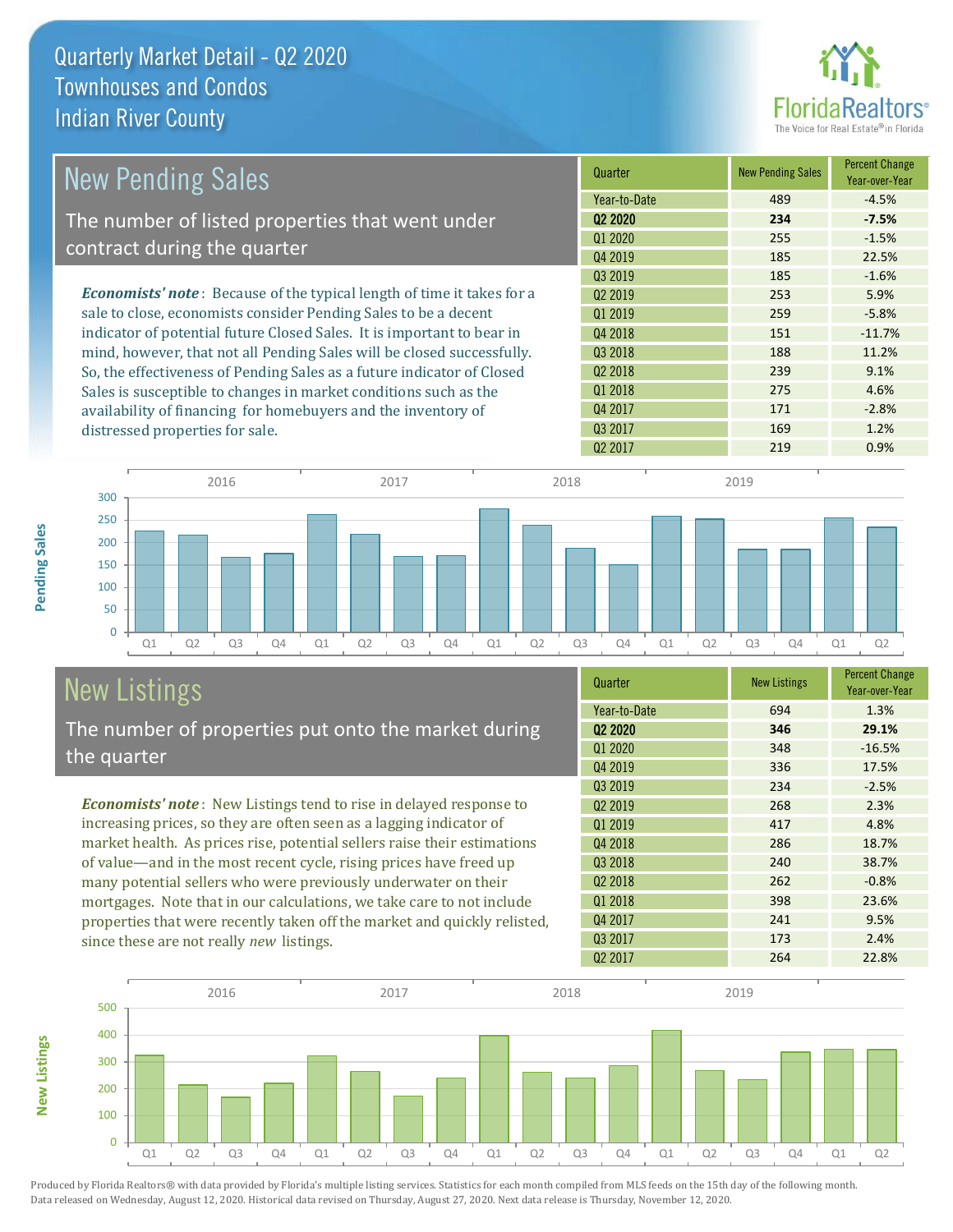

| <b>Inventory (Active Listings)</b>                                           | Quarter             | Inventory | <b>Percent Change</b><br>Year-over-Year |
|------------------------------------------------------------------------------|---------------------|-----------|-----------------------------------------|
|                                                                              | YTD (Monthly Avg)   | 540       | 4.9%                                    |
| The number of property listings active at the end of                         | 02 2020             | 507       | 9.5%                                    |
| the quarter                                                                  | Q1 2020             | 544       | 2.6%                                    |
|                                                                              | Q4 2019             | 539       | 21.7%                                   |
|                                                                              | 03 2019             | 418       | 14.5%                                   |
| <b>Economists' note</b> : There are a number of ways to define and calculate | 02 2019             | 463       | 28.6%                                   |
| Inventory. Our method is to simply count the number of active listings       | 01 2019             | 530       | 27.7%                                   |
| on the last day of the quarter, and hold this number to compare with         | Q4 2018             | 443       | 35.9%                                   |
| the same quarter the following year. Inventory rises when New                | Q3 2018             | 365       | 15.9%                                   |
| Listings are outpacing the number of listings that go off-market             | Q <sub>2</sub> 2018 | 360       | 0.6%                                    |
| (regardless of whether they actually sell). Likewise, it falls when New      | 01 2018             | 415       | 15.9%                                   |

Q2 2017 2017 202 2017 Q1 Q2 Q3 Q4 Q1 Q2 Q3 Q4 Q1 Q2 Q3 Q4 Q1 Q2 Q3 Q4 Q1 Q2  $\Omega$ 100 200 300 400 500 600 2016 2017 2018 2019

# Months Supply of Inventory

An estimate of the number of months it will take to deplete the current Inventory given recent sales rates

Listings aren't keeping up with the rate at which homes are going off-

*Economists' note* : MSI is a useful indicator of market conditions. The benchmark for a balanced market (favoring neither buyer nor seller) is 5.5 months of inventory. Anything higher is traditionally a buyers' market, and anything lower is a sellers' market. There is no single accepted way of calculating MSI. A common method is to divide current Inventory by the most recent month's Closed Sales count, but this count is a usually poor predictor of future Closed Sales due to seasonal cycles. To eliminate seasonal effects, we use the 12-month average of monthly Closed Sales instead.

| Quarter                  | <b>Months Supply</b> | <b>Percent Change</b><br>Year-over-Year |
|--------------------------|----------------------|-----------------------------------------|
| <b>YTD (Monthly Avg)</b> | 8.0                  | 2.6%                                    |
| Q <sub>2</sub> 2020      | 7.7                  | 11.6%                                   |
| Q1 2020                  | 7.5                  | $-6.3%$                                 |
| Q4 2019                  | 7.7                  | 13.2%                                   |
| 03 2019                  | 6.1                  | 10.9%                                   |
| Q <sub>2</sub> 2019      | 6.9                  | 25.5%                                   |
| Q1 2019                  | 8.0                  | 23.1%                                   |
| Q4 2018                  | 6.8                  | 38.8%                                   |
| Q3 2018                  | 5.5                  | 14.6%                                   |
| 02 2018                  | 5.5                  | $-1.8%$                                 |
| Q1 2018                  | 6.5                  | 18.2%                                   |
| Q4 2017                  | 4.9                  | $-9.3%$                                 |
| Q3 2017                  | 4.8                  | $-4.0%$                                 |
| Q <sub>2</sub> 2017      | 5.6                  | 7.7%                                    |

Q4 2017 326 326 -0.9% Q3 2017 315 315 3.6%



market.

**Inventory**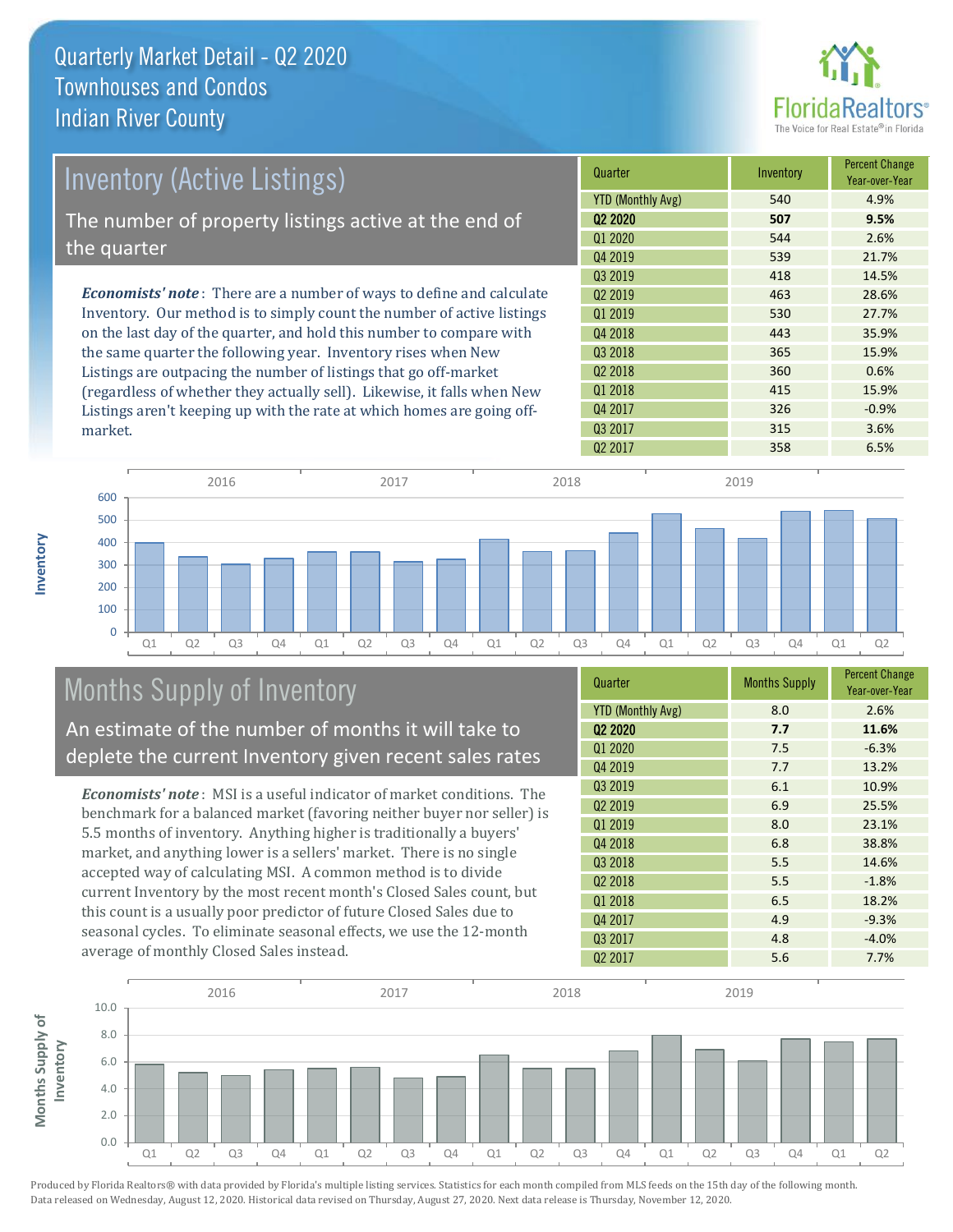

# Closed Sales by Sale Price

The number of sales transactions which closed during the quarter

*Economists' note:* Closed Sales are one of the simplest—yet most important—indicators for the residential real estate market. When comparing Closed Sales across markets of different sizes, we recommend comparing the percent changes in sales rather than the number of sales. Closed Sales (and many other market metrics) are affected by seasonal cycles, so actual trends are more accurately represented by year-over-year changes (i.e. comparing a quarter's sales to the amount of sales in the same quarter in the previous year), rather than changes from one quarter to the next.

| <b>Sale Price</b>     | <b>Closed Sales</b> | <b>Percent Change</b><br>Year-over-Year |
|-----------------------|---------------------|-----------------------------------------|
| Less than \$50,000    | 0                   | N/A                                     |
| $$50,000 - $99,999$   | 41                  | $-12.8%$                                |
| $$100,000 - $149,999$ | 53                  | $-20.9%$                                |
| $$150,000 - $199,999$ | 28                  | $-17.6%$                                |
| \$200,000 - \$249,999 | 19                  | 5.6%                                    |
| \$250,000 - \$299,999 | 14                  | $-17.6%$                                |
| \$300,000 - \$399,999 | 14                  | $-22.2%$                                |
| \$400,000 - \$599,999 | 16                  | $-56.8%$                                |
| \$600,000 - \$999,999 | 8                   | $-68.0%$                                |
| \$1,000,000 or more   | 4                   | $-60.0%$                                |



## Median Time to Contract by Sale Price The median number of days between the listing date and contract date for all Closed Sales during the quarter

*Economists' note* : Like Time to Sale, Time to Contract is a measure of the length of the home selling process calculated for sales which closed during the quarter. The difference is that Time to Contract measures

the number of days between the initial listing of a property and the signing of the contract which eventually led to the closing of the sale. When the gap between Median Time to Contract and Median Time to Sale grows, it is usually a sign of longer closing times and/or declining numbers of cash sales.

| <b>Sale Price</b>     | <b>Median Time to</b><br>Contract | <b>Percent Change</b><br>Year-over-Year |
|-----------------------|-----------------------------------|-----------------------------------------|
| Less than \$50,000    | (No Sales)                        | N/A                                     |
| $$50,000 - $99,999$   | 49 Days                           | 48.5%                                   |
| $$100,000 - $149,999$ | 70 Days                           | 27.3%                                   |
| \$150,000 - \$199,999 | 52 Days                           | 20.9%                                   |
| \$200,000 - \$249,999 | 44 Days                           | $-64.2%$                                |
| \$250,000 - \$299,999 | 56 Days                           | 9.8%                                    |
| \$300,000 - \$399,999 | 184 Days                          | 291.5%                                  |
| \$400,000 - \$599,999 | 31 Days                           | $-66.7%$                                |
| \$600,000 - \$999,999 | 252 Days                          | 414.3%                                  |
| \$1,000,000 or more   | 378 Days                          | 894.7%                                  |



Produced by Florida Realtors® with data provided by Florida's multiple listing services. Statistics for each month compiled from MLS feeds on the 15th day of the following month. Data released on Wednesday, August 12, 2020. Historical data revised on Thursday, August 27, 2020. Next data release is Thursday, November 12, 2020.

**Median Time to Contract**

**Median Time to Contract**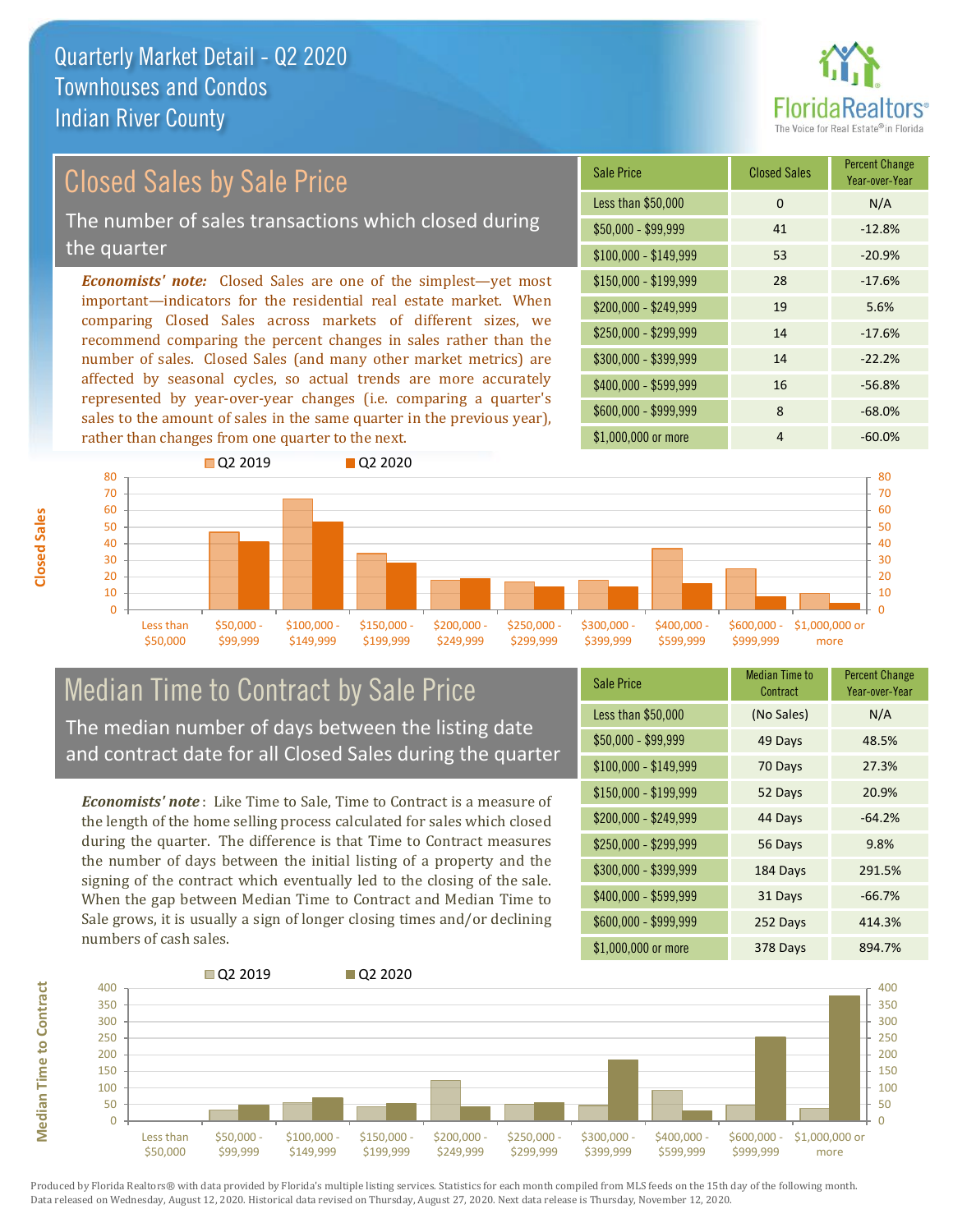

# New Listings by Initial Listing Price

The number of properties put onto the market during the quarter

*Economists' note:* New Listings tend to rise in delayed response to increasing prices, so they are often seen as a lagging indicator of market health. As prices rise, potential sellers raise their estimations of value—and in the most recent cycle, rising prices have freed up many potential sellers who were previously underwater on their mortgages. Note that in our calculations, we take care to not include properties that were recently taken off the market and quickly relisted, since these are not really *new* listings.

| <b>Initial Listing Price</b> | <b>New Listings</b> | <b>Percent Change</b><br>Year-over-Year |
|------------------------------|---------------------|-----------------------------------------|
| Less than \$50,000           | $\Omega$            | N/A                                     |
| $$50,000 - $99,999$          | 52                  | 0.0%                                    |
| $$100,000 - $149,999$        | 101                 | 44.3%                                   |
| $$150,000 - $199,999$        | 44                  | 33.3%                                   |
| \$200,000 - \$249,999        | 25                  | 78.6%                                   |
| \$250,000 - \$299,999        | 25                  | $-7.4%$                                 |
| \$300,000 - \$399,999        | 23                  | $-14.8%$                                |
| \$400,000 - \$599,999        | 29                  | 61.1%                                   |
| \$600,000 - \$999,999        | 27                  | 68.8%                                   |
| \$1,000,000 or more          | 20                  | 81.8%                                   |



## Inventory by Current Listing Price The number of property listings active at the end of the quarter

*Economists' note* : There are a number of ways to define and calculate Inventory. Our method is to simply count the number of active listings on the last day of the quarter, and hold this number to compare with the same quarter the following year. Inventory rises when New Listings are outpacing the number of listings that go off-market (regardless of whether they actually sell). Likewise, it falls when New Listings aren't keeping up with the rate at which homes are going offmarket.

|  | <b>Current Listing Price</b> | Inventory | <b>Percent Change</b><br>Year-over-Year |
|--|------------------------------|-----------|-----------------------------------------|
|  | Less than \$50,000           | $\Omega$  | N/A                                     |
|  | $$50,000 - $99,999$          | 66        | 20.0%                                   |
|  | $$100,000 - $149,999$        | 100       | 61.3%                                   |
|  | $$150,000 - $199,999$        | 47        | 34.3%                                   |
|  | \$200,000 - \$249,999        | 32        | $-3.0%$                                 |
|  | \$250,000 - \$299,999        | 47        | 17.5%                                   |
|  | \$300,000 - \$399,999        | 62        | $-17.3%$                                |
|  | $$400,000 - $599,999$        | 52        | $-3.7%$                                 |
|  | \$600,000 - \$999,999        | 49        | $-21.0%$                                |
|  | \$1,000,000 or more          | 52        | 10.6%                                   |



**Inventory**